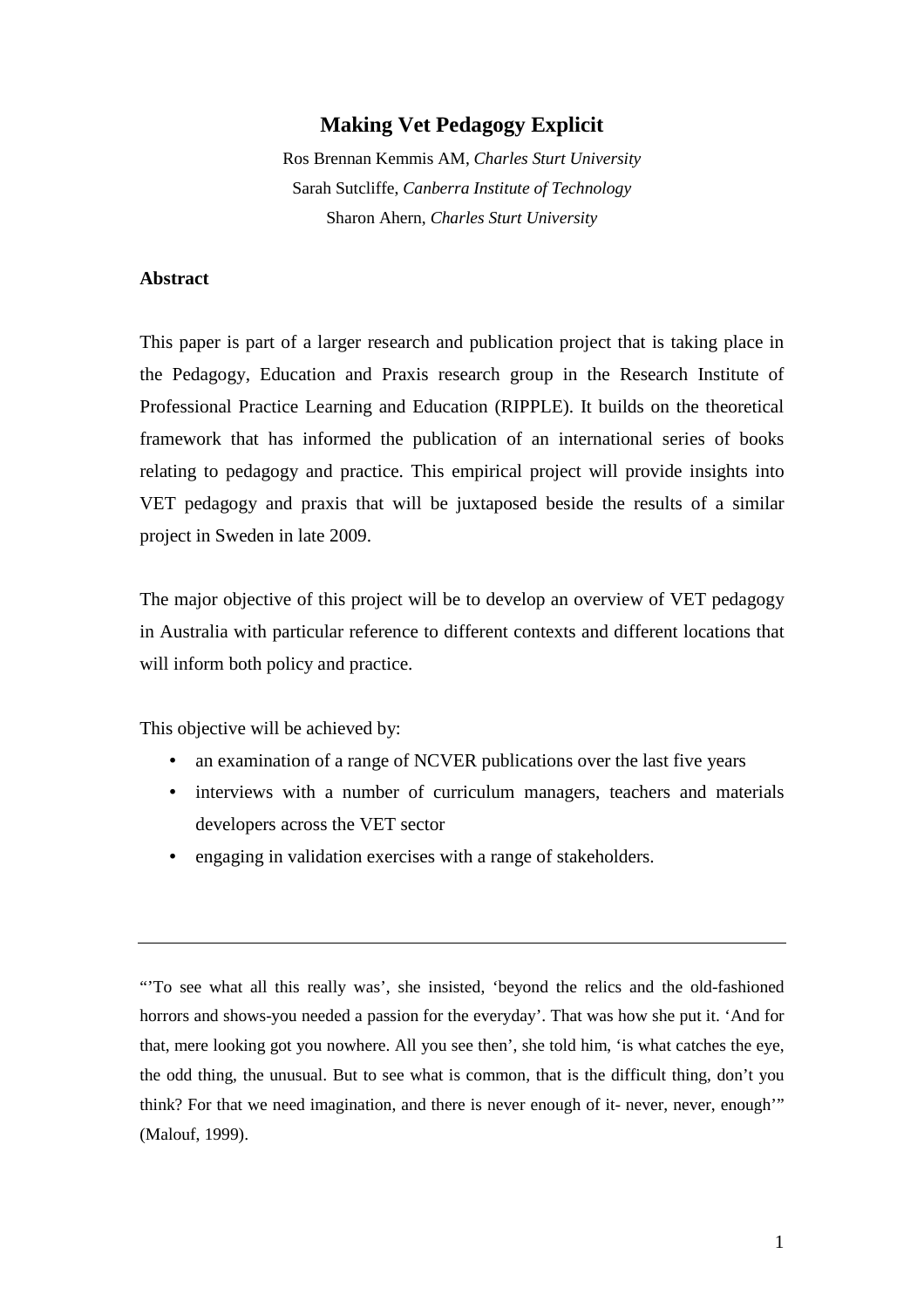#### **Introduction**

It is easy to lose sight of the 'everyday' work of teachers and trainers in the VET sector. The expansive nature of the Australian Training Reform Agenda, the focus on skill shortages and the links to qualifications, the constancy of Training Package requirements and the compliance requirements of the Quality Training Framework often occupy our time and discussions with important but sometimes 'busy' work. It is however true that none of these initiatives will achieve the desired outcomes if the well articulated and understood pedagogies are not there to support and extend them through sound teaching and informed critique. VET has a long history of pedagogical tradition that extends from the  $16<sup>th</sup>$  century guilds, through the early adult and community education organizations and the evolution of the apprenticeship model. These traditions have informed teachers' work. If history and tradition are to inform current practice it is important to explore, in explicit ways, the range of current thinking on pedagogy in VET.

It is simultaneously true that the announcements encapsulated in the "New Directions Paper" and the "Skilling Australia" (November 2007) documents highlight the need for a more highly skilled workforce. This is to be achieved in a number of ways: a focus on retention rates in school or VET; the creation of 450,000 new training places; a push towards higher level VET sector qualifications and the Trade Centres in Schools initiative. These policies are directed towards both productivity and the engagement of formerly disengaged groups in the society. There is a new determination to manage transition arrangements between school, the VET sector and work, and a new commitment towards curriculum reform. If these initiatives are to succeed with an enthusiasm equivalent to their formulation then a return to a focus on the pedagogies appropriate and successful in VET is both justified and overdue. New participants, new and higher levels of achievement and the focus on previously disenfranchised groups in the society mean that the rich variety of VET pedagogies need to be made explicit, transferable and discussable to improve the learning outcomes for all students.

The research program being undertaken by Charles Sturt University, Canberra Institute of Technology and VET researchers from the University of Gothenburg is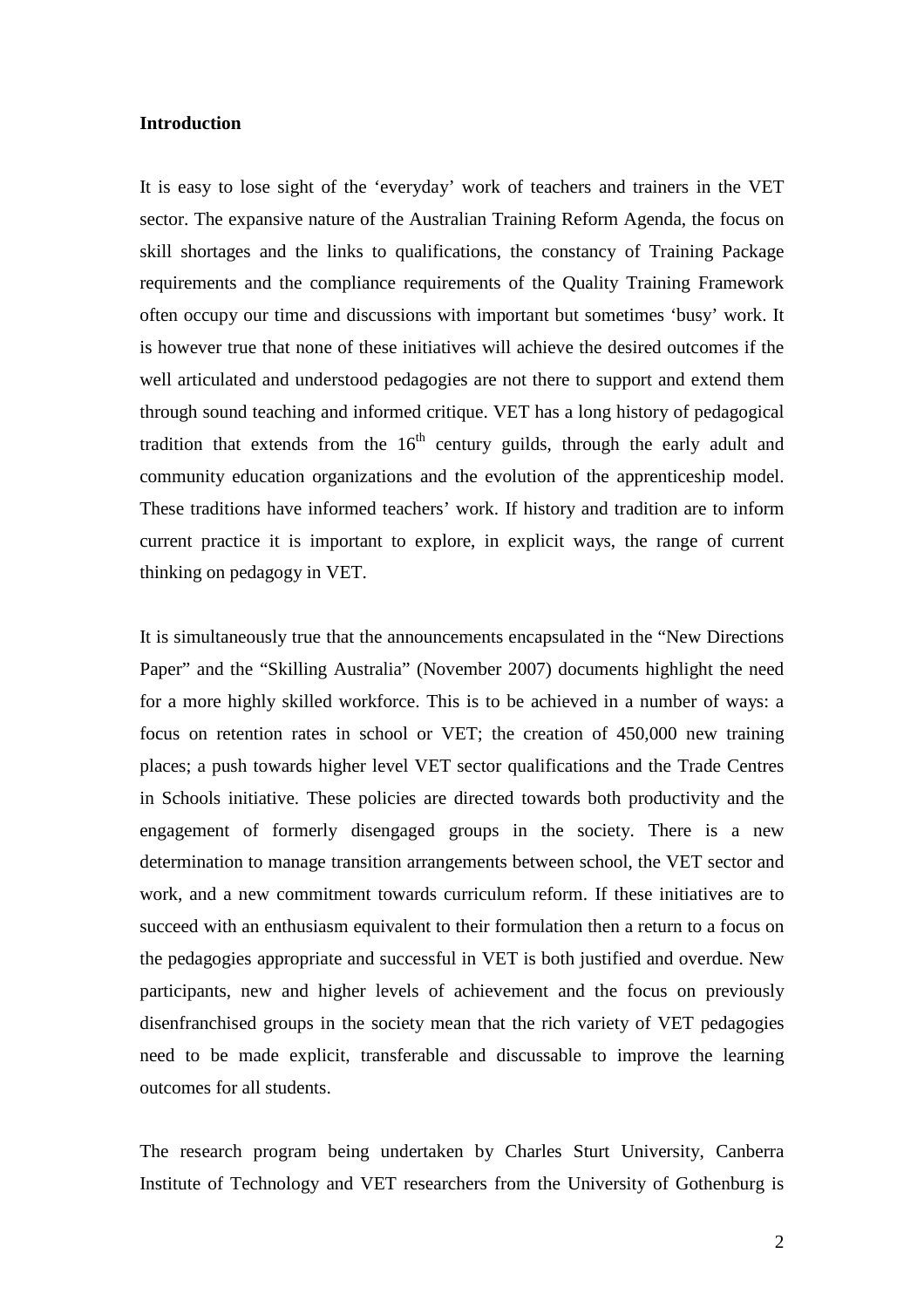therefore both timely and relevant. This paper reports on one phase of this programan investigation of the perceived definitions of pedagogy amongst some research participants and a preliminary extraction of themes from a range of National Centre for Vocational Education Research (NCVER) publications.

## **Theoretical Framework**

Teaching in VET entails significant tensions for teachers. These tensions are between the 'characteristically modern forms of impersonal rationality institutionalised by capitalism and by bureaucracy'…(Knight, 1998, p.5.) and the traditions, histories and consequent practices that have guided the choices of most people who teach in vocational education and training. These tensions demand that we encounter significant questions about the effects of policy on practice, and consider wider issues about the moral purposes of education and training.

The European tradition that has informed much VET practice in Australia was based on a craft relationship between a 'master practitioner' and a 'novice'. These individual relationships gradually amalgamated into 'guilds' or groups of masters involved in the same craft. The guilds were the sites at which the *techne* or disposition to make a product and the *poiesis* or making of the product were contextualised by *phronesis* or the commitment to act wisely in your trade and *praxis* or behaving professionally and morally as an integral part of life and work. In the apprenticeship and the guild, we see one form of the nexus of tradition, practices, institutions and the "narrative unity of a human life" described by Macintyre (1984, p. 36). Vocational Education and Training had its own virtues, its own characteristics and its own particular relation to the *techne* (disposition) and *poiesis* (making action) characteristic of the various crafts. It held its own sense of place in the society, and had a set of practices embedded in these histories and traditions. As McIntyre argues in "After Virtue" these traditions and histories connect members to a relationship not just with the current milieu, but with a rich past; "with those who have preceded us in practice, particularly those whose achievements extended the reach of the practice to its present point. (Knight, 1998, p.87) This rich traditional past has provided a context for the organisational structure of present day VET. A structure that has developed a highly regulatory and bureaucratic nature.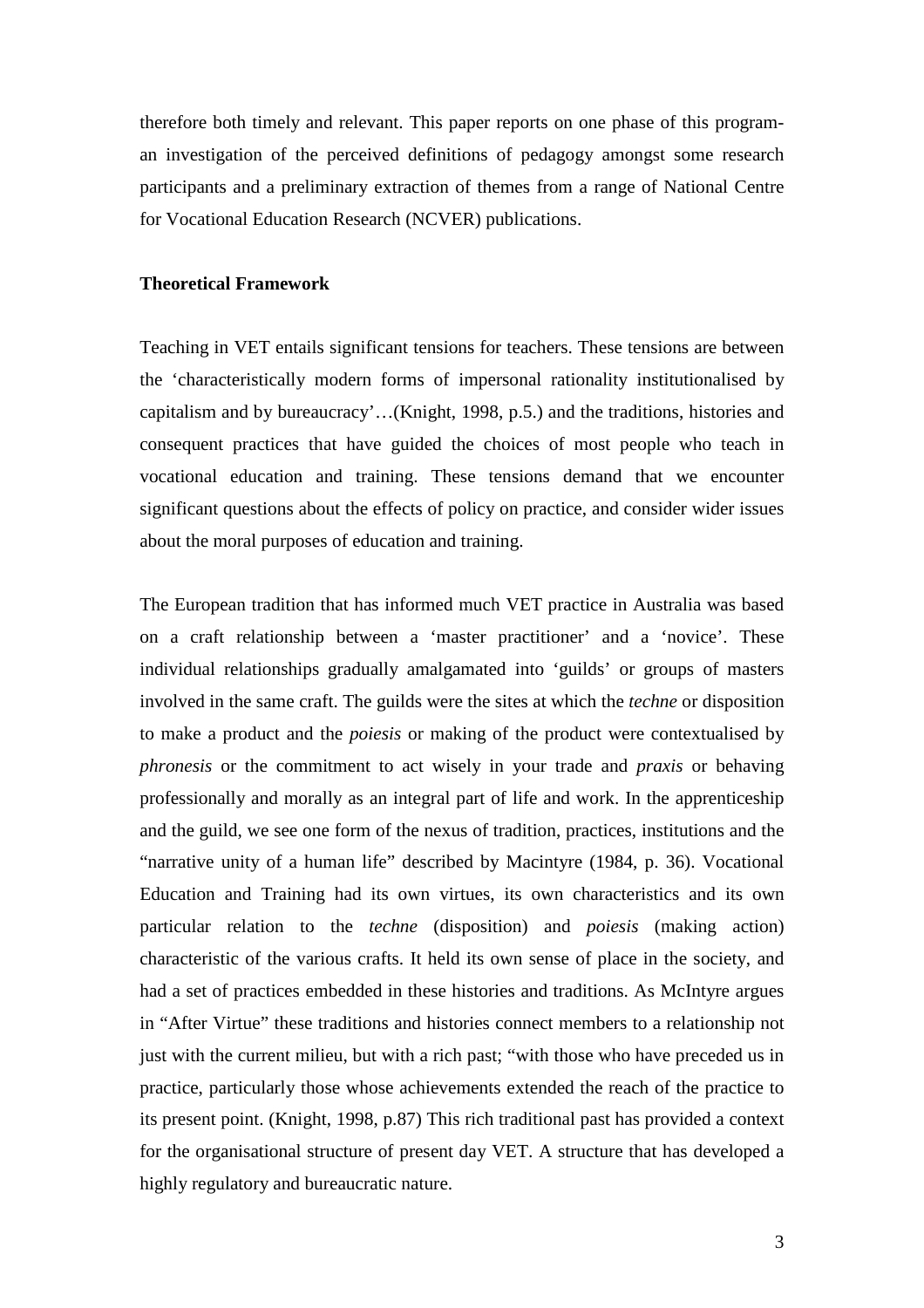The accrediting organizations create complex webs of regulations that 'name' a world of entities (like teacher preparation institutions, teacher education courses, curriculum content, pedagogies, teacher educators, pre-service teachers and graduating teachers) and activities (like teaching and assessing) to be administered. These 'webs form what Kemmis & Grootenboer (2008) call 'practice architectures':

Organizations, institutions and settings, and the people in them, create *practice architectures*, which prefigure practices, enabling and constraining particular kinds of sayings, doings and relatings among people within them, and in relation to others outside them. The way these practice architectures are constructed shapes practice in its cultural-discursive, social-political and material-economic dimensions, giving substance and form to what is and can be actually said and done, by, with and for whom (p.57).

The philosopher Alasdair Macintyre (1984) maintains that we live in a world where there is so much uncertainty and unpredictability that one of the primary goals of government seems now to be to inculcate a positivist belief in the certainty of control reinforced through bureaucracy and compliance. In the case of teacher accrediting bodies, there is also an implicit message that the work of teachers can be reduced to formulae expressed through competencies and their associated performance criteria. These hard-edged statements of what constitutes a capable and responsive teacher are presented in official discourses that almost defy argument. The result is that

the canons of bureaucratic authority and those of conventional social scientific methodology are mutually reinforcing. Both mask fundamental conflict; and both are liable to make conflict a more marginal phenomenon than it is, or rather than it would otherwise be. By representing conflict as marginal and manageable by administration, both do indeed make it more manageable (Knight 1998 p 66.)

## **Pedagogy**

The discussions of pedagogy are very blurry at times. Different dimensions of pedagogy are highlighted in different studies. This is particularly evident in the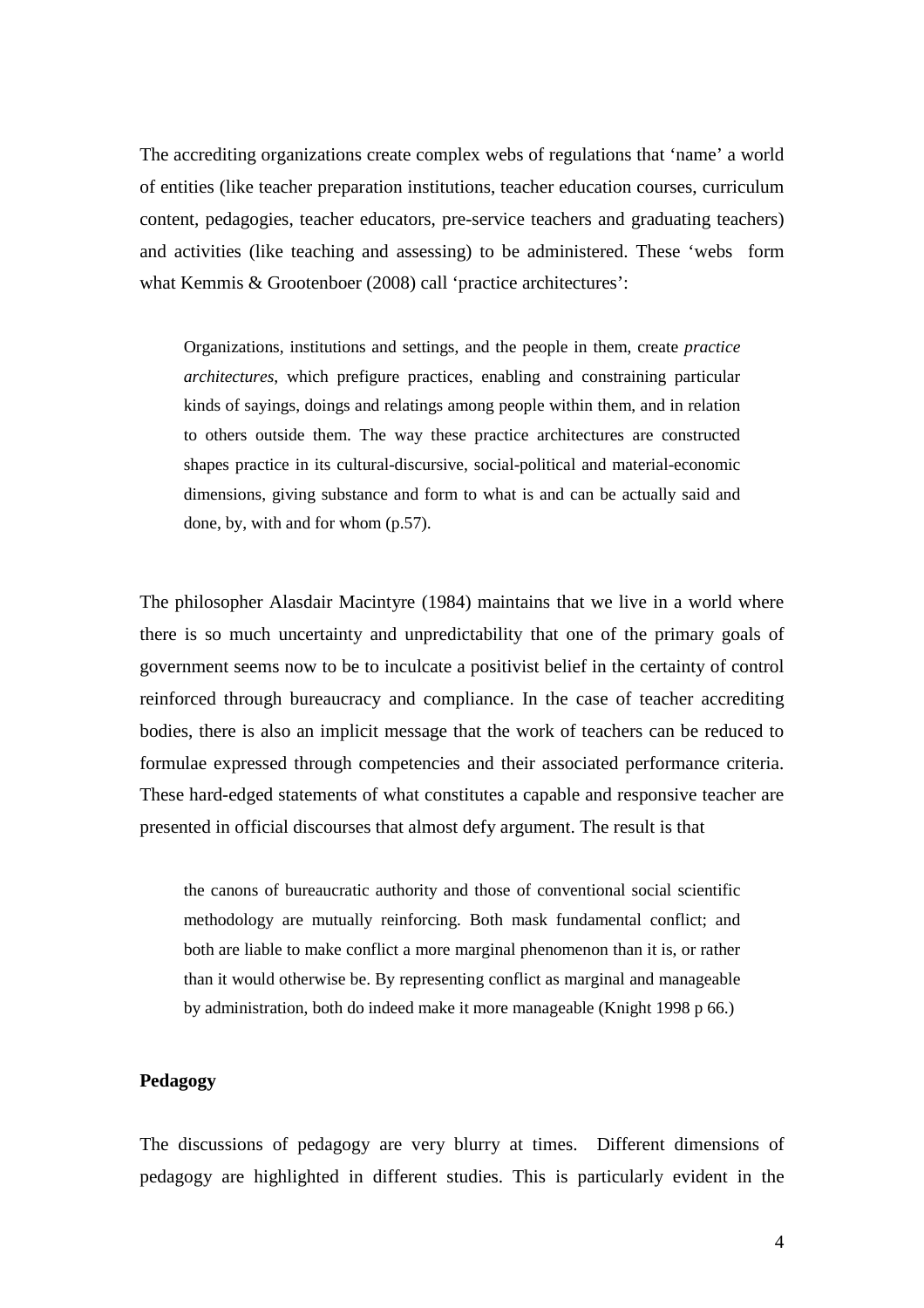NCVER reports which form part of the data set for this research program. In some instances, the pedagogical implications are not explored but remain embedded in the work that has been produced. In other instances, the pedagogical implications have no theoretical consistency and are difficult to place beside those arising from other studies. There have been few attempts to draw these pedagogical messages together.

Pedagogy is multidimensional and this partly explains why various parts have been 'snipped off' for study, or embedded in the research studies that have been published. The activity of apprehending the meaning of the term 'pedagogy' is like the Seven Blind Men describing the elephant. Each was accurate in their descriptions of the parts they encountered, but all missed the totality of the animal they confronted.

The theoretical literature on 'pedagogy' is extensive. One of the most distinguished authors in this area is Basil Bernstein who in *'Pedagogy, Symbolic Control and Identity'* (1996) introduces the concept of 'framing' to any analysis of pedagogical practice.

"Framing refers to the nature of the control over:

- The selection of the communication:
- Its sequencing (what comes first, what come second);
- Its pacing (the rate of expected acquisition);
- The criteria: and
- The control over the social base which makes this transmission possible (p27).

Bernstein also introduces the concept of 'classification' into his work on pedagogy. "Classification constructs the nature of social space; stratifications, distributions and locations" (Bernstein, 1996, p.26). "We can distinguish between strong and weak classifications according to the degree of insulation between categories, be these categories of discourse, categories of gender, etc. Thus, in the case of strong classification, each category has its unique identity, its unique voice, its own specialised rules of internal relations. In the case of weak classification, we have less specialised discourses, less specialised identities, less specialised voices. But classifications, whether strong or weak, always carry power relations" (Bernstein, 1996, p.21).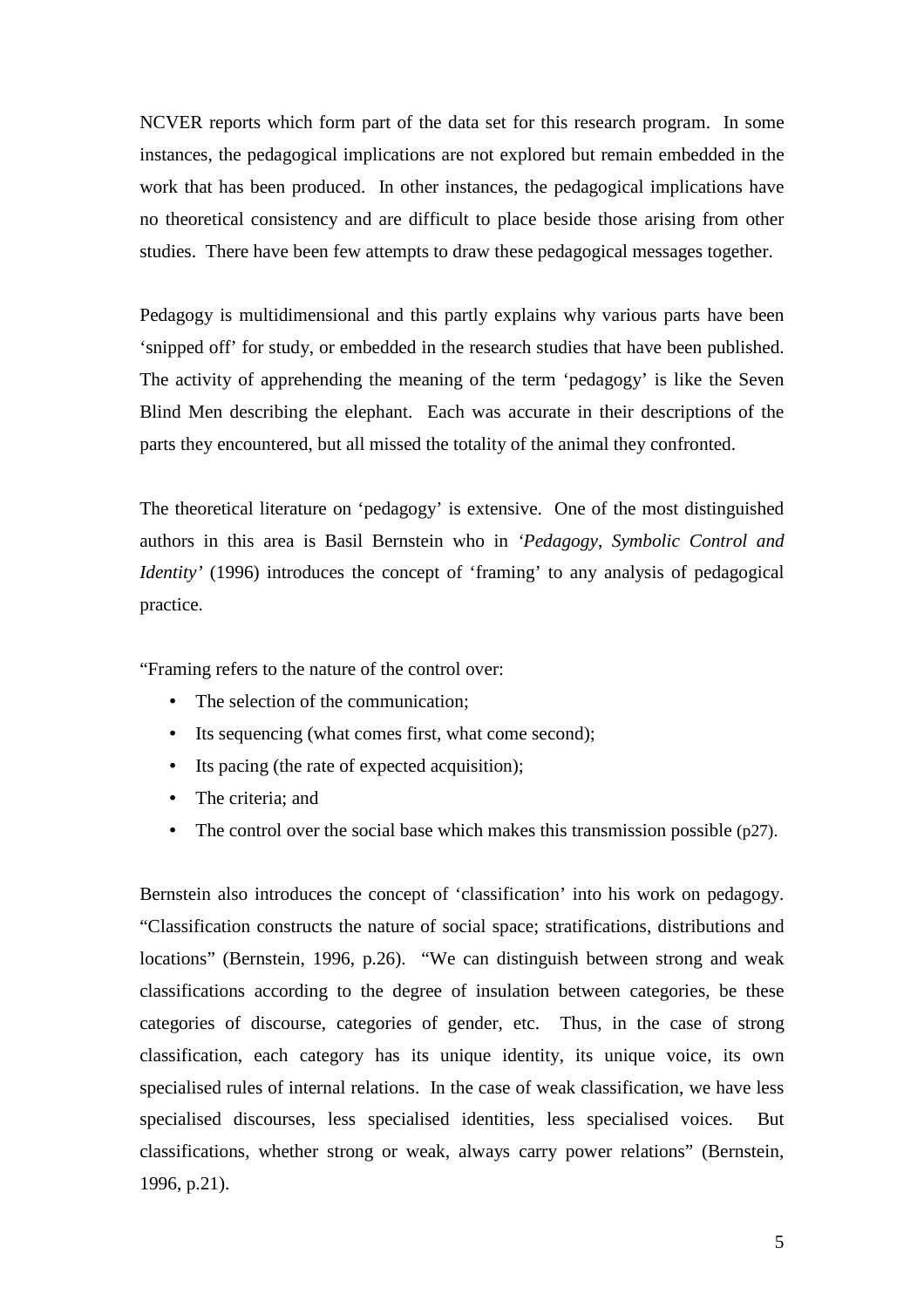In Vocational Education and Training in Australia, we have evidence of strong 'framing' and 'classification'. The design of Training Packages that focus on the specificity of competencies, and evidence of the demonstration of these through assessment, 'frame' and 'classify' the teaching and learning processes to the apparent exclusion of explicit pedagogy. However, an examination of the research literature over the last five years may show that pedagogy survives into the practice of teaching and learning. This pedagogy is understandably implicit but should not remain so.

For the purposes of this study, 'pedagogy' is defined as a core of effective and traditional practices of teaching and training that have worked over time. Pedagogies are further embedded in programs and practices as assumptions that influence the design and delivery of teaching and training (Brennan, R E, 2001, p.24). This definition rests on the theoretical framework outlined above. This framework has been chosen to apply to the VET sector because "Where framing is strong, we shall have visible pedagogic practice. Here the rules of instructional and regulative discourse are explicit" (Bernstein, B 1996, p.28).

#### **Methodology**

Qualitative methodologies are used in this research because the researchers are attempting to find out 'how' and 'why' answers as well as 'what 'answers. (Yin, 1994). Qualitative methodology encourages the emergence of rich detail and narrative suited to the research topic. Perspectives are vitally important in this research area and qualitative methods are particularly suitable in helping to identify and account for the different perspectives (Maxwell, 2002)

A collection of research reports published by NCVER was examined during an intensive literature review and several core studies were identified for in depth analysis.

Pedagogical themes were then extracted and analysed from this primary data. A theoretical framework of praxis and praxis development will then be applied to determine the implicit pedagogical themes that are present.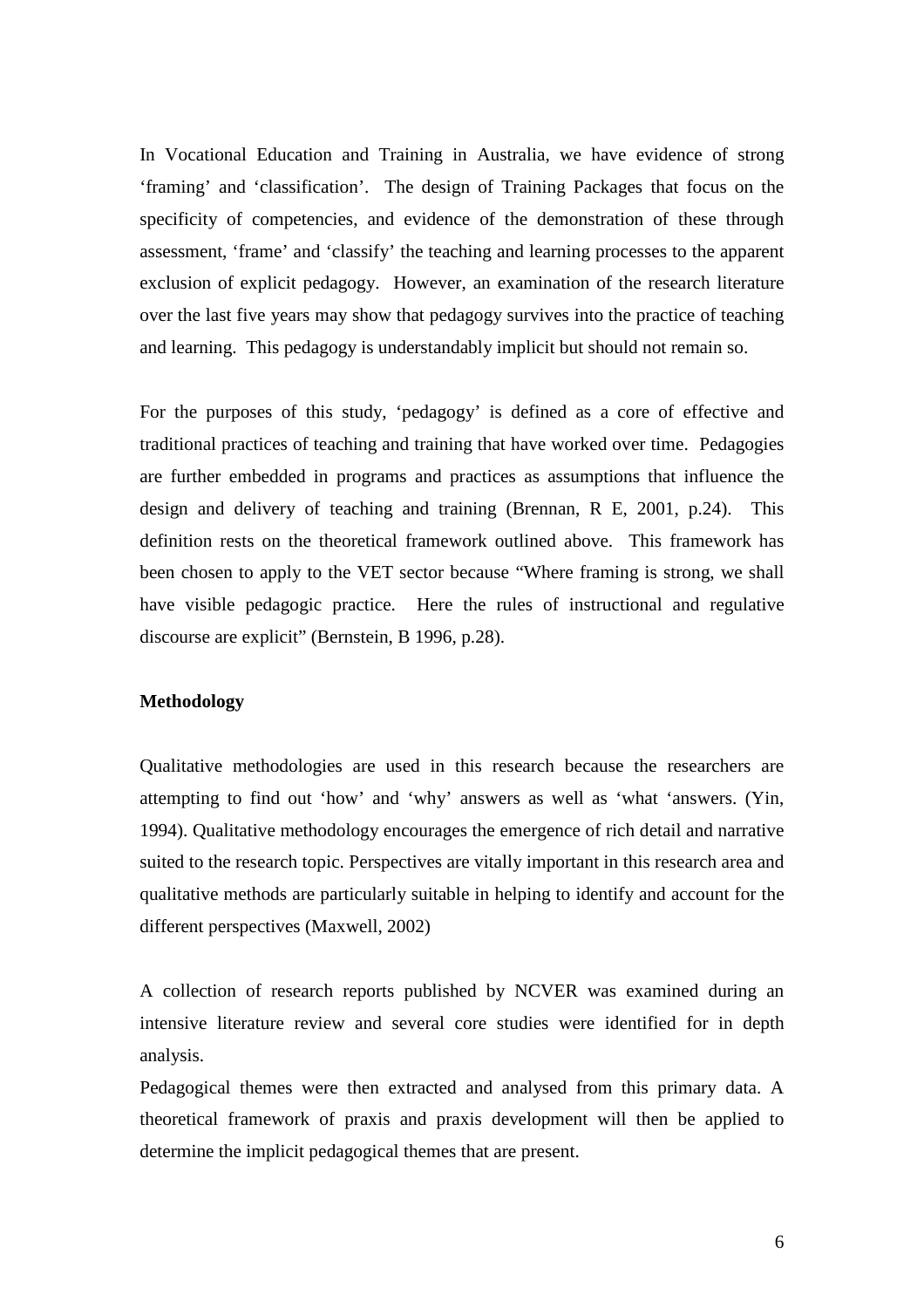The table below summarises both the stages and the activities involved in this research program.

## **Two broad streams**

| Examine research literature                 | Consult with stakeholders                      |
|---------------------------------------------|------------------------------------------------|
| Collect NCVER research reports<br>$\bullet$ | Qualitative interviews $\&$ /or focus          |
| - VET pedagogy                              | groups with curriculum managers,               |
| Examine<br>reports<br>whose<br>key          | teaching co-ordinators, teachers,              |
| explicit<br>have<br>messages                | policy makers at state and federal             |
| implications for VET pedagogy               | levels                                         |
| Identify pedagogical themes<br>$\bullet$    | How do they react to the analysis<br>$\bullet$ |
| Application of PEI <sup>*</sup> to themes   | of the literature / pei's?                     |
| Consultation with authors of key            | What do they consider contributes<br>$\bullet$ |
| NCVER research literature                   | to excellence in VET pedagogy?                 |

\*pedagogical effectiveness indicators

Consultations with the authors of the selected reports will be undertaken to cross check and validate the findings during the next phase of this research.

A list of personnel for the qualitative interviews and focus groups include a range of people from Government (Federal and State), industry and the teaching profession:

- Two Curriculum Managers
- Two Teaching and Learning Coordinators
- Two Teachers
- Two VET University Students
- A range of policy makers

The aim of the qualitative interviews will be to determine how high level stakeholders react to the analysis of the literature and reports. A focus group will be conducted to determine the various views on what the stakeholders consider contribute to excellence in VET pedagogy.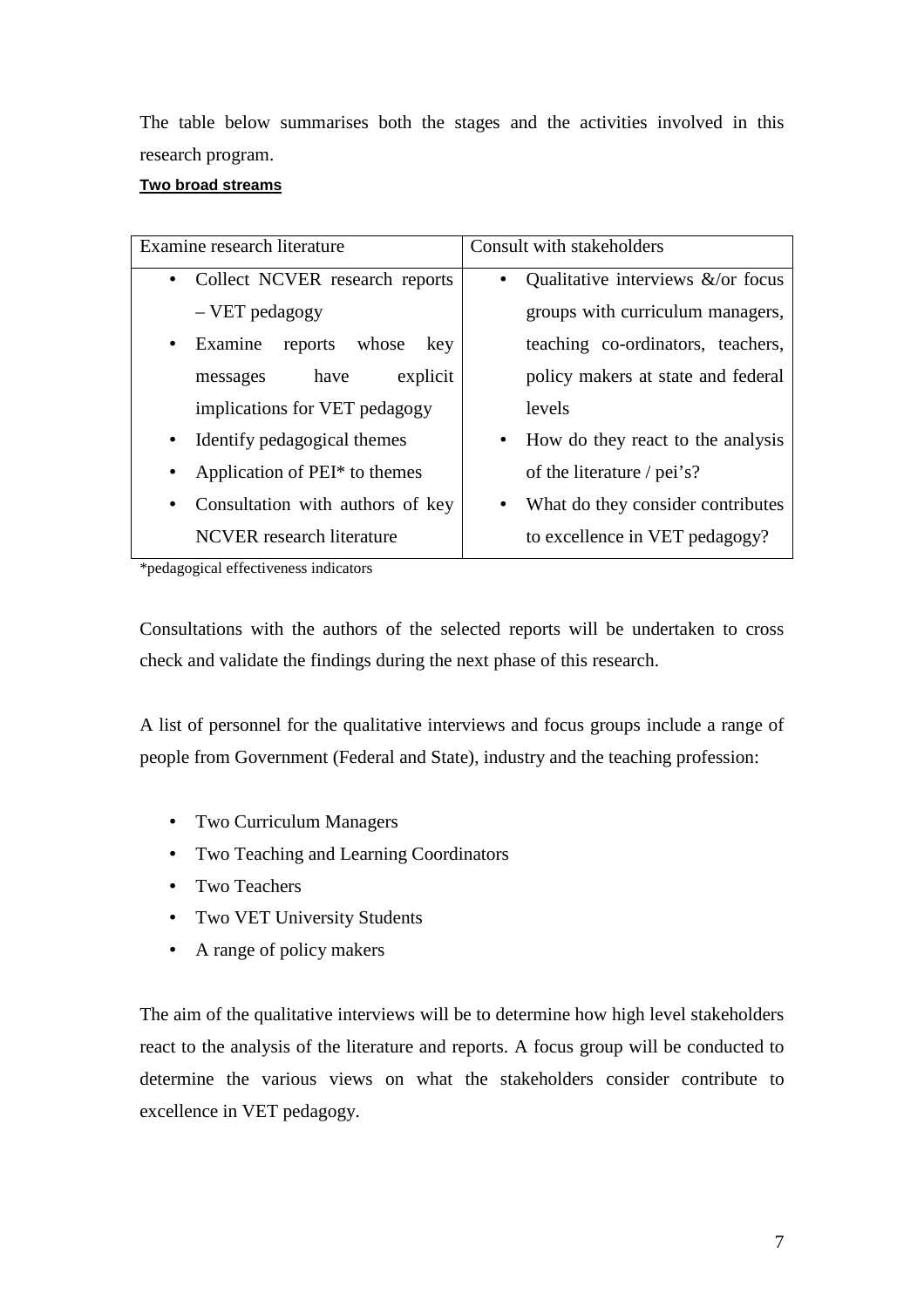Johnson & Christensen (2008 p 210) assert that focus groups are especially useful as they complement other methods of data collection. They are very useful in providing in-depth information in a relatively short period of time. In addition, the results are usually easy to understand.

## **Preliminary Research**

In order to focus their thinking, the researchers engaged in a preliminary research exercise with a group of participants at the Action Learning Action Research Association (ALARA) Conference 2008. The issues raised by the ALARA participants will be discussed here in terms of how they relate to the theoretical framework of the research project.

In September 2008 a group of ALARA Conference participants met to discuss what VET pedagogy meant to them (Sutcliffe, 2008). These participants, although all connected through VET, were from a variety of backgrounds including: VET teachers of science, childcare, nursing, design and communication; teachers of VET teachers; curriculum developers; and e-learning specialists. The discussion was wide ranging and many links can be made between the issues the participants raised and the theoretical framework that underpins this research project.

As the participants discussed what VET pedagogy meant to them two broad ideas emerged: education – learning/teaching, thinking, knowledge and processes and business – clients, profits, connections and outcomes. These two broad ideas dominated the content of the discussion but appeared in three different guises:

- as separate blocks of meaning
- as tensions of contradiction and contrast
- as drivers and forces of influence

For the purposes of this paper the following sections will focus solely on the *tensions*  as they appeared to the participants.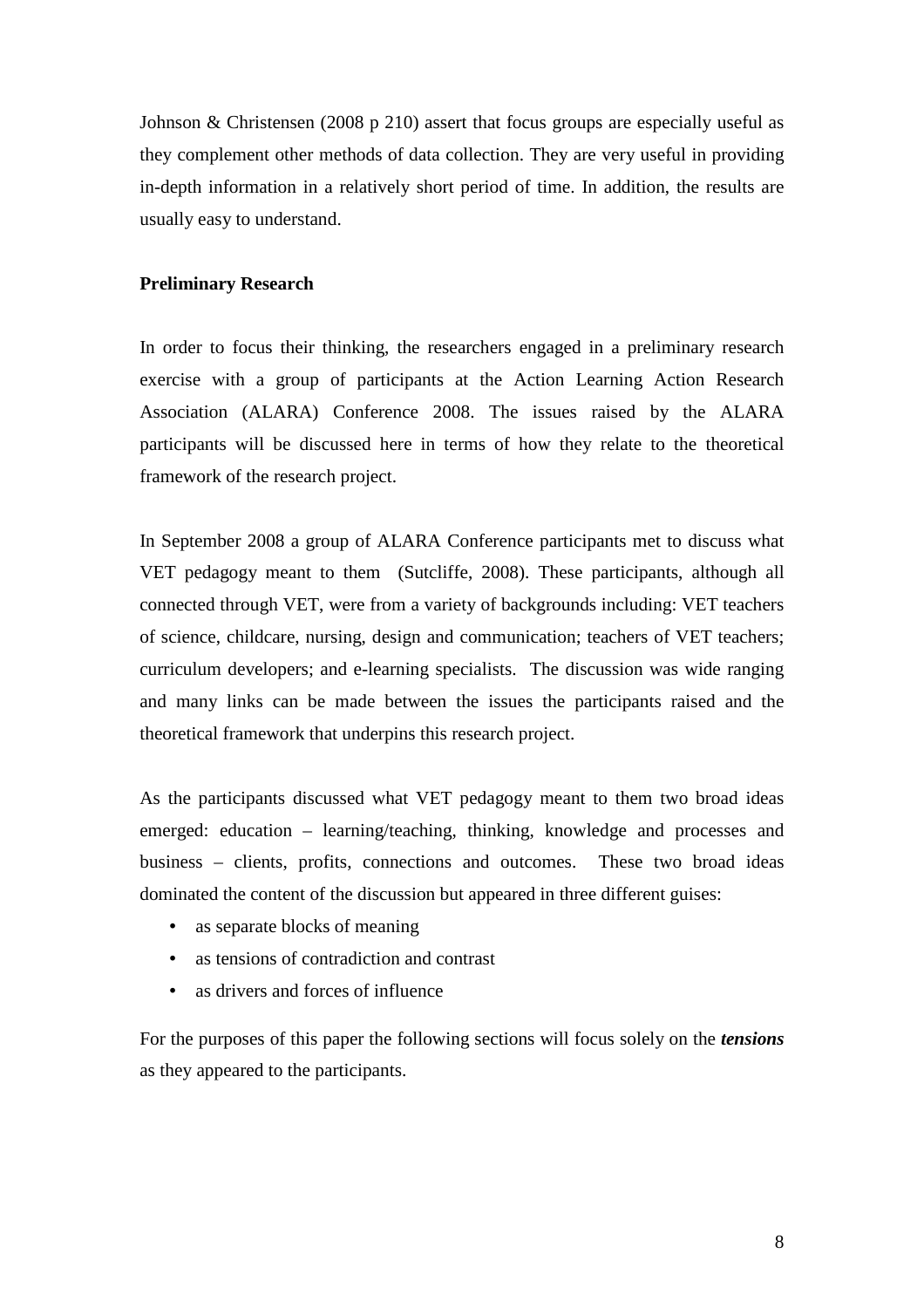#### **Tensions**

Across these two ideas: education and business, there were tensions that the group felt needed resolution. The following chart captures some of what was discussed.



**Figure 1: Tensions between education and business**

The group thought that a new paradigm for VET pedagogy needed to be created in order to address these sometimes counter productive tensions. Brennan Kemmis (2008) described these tensions as 'dyads of tension', extremes along a continuum. The core of these tensions is the fact that VET pedagogy has to work across the spheres of both business and education. The difference between these two terms: business and education and the ways of thinking that are associated with them are not in themselves the cause of the tension. The tension lies in the fact that they are simultaneously located in the *one* VET system and must interconnect. Pat Forward's article *Contestability and the race to the bottom* (2008)*,* provides a useful example of these ways of thinking and the issues their juxtaposition presents. Forward associates business and education with private and public and the effect the shift from public to private will have on equity and learning. Forward talks about 'a competition driven,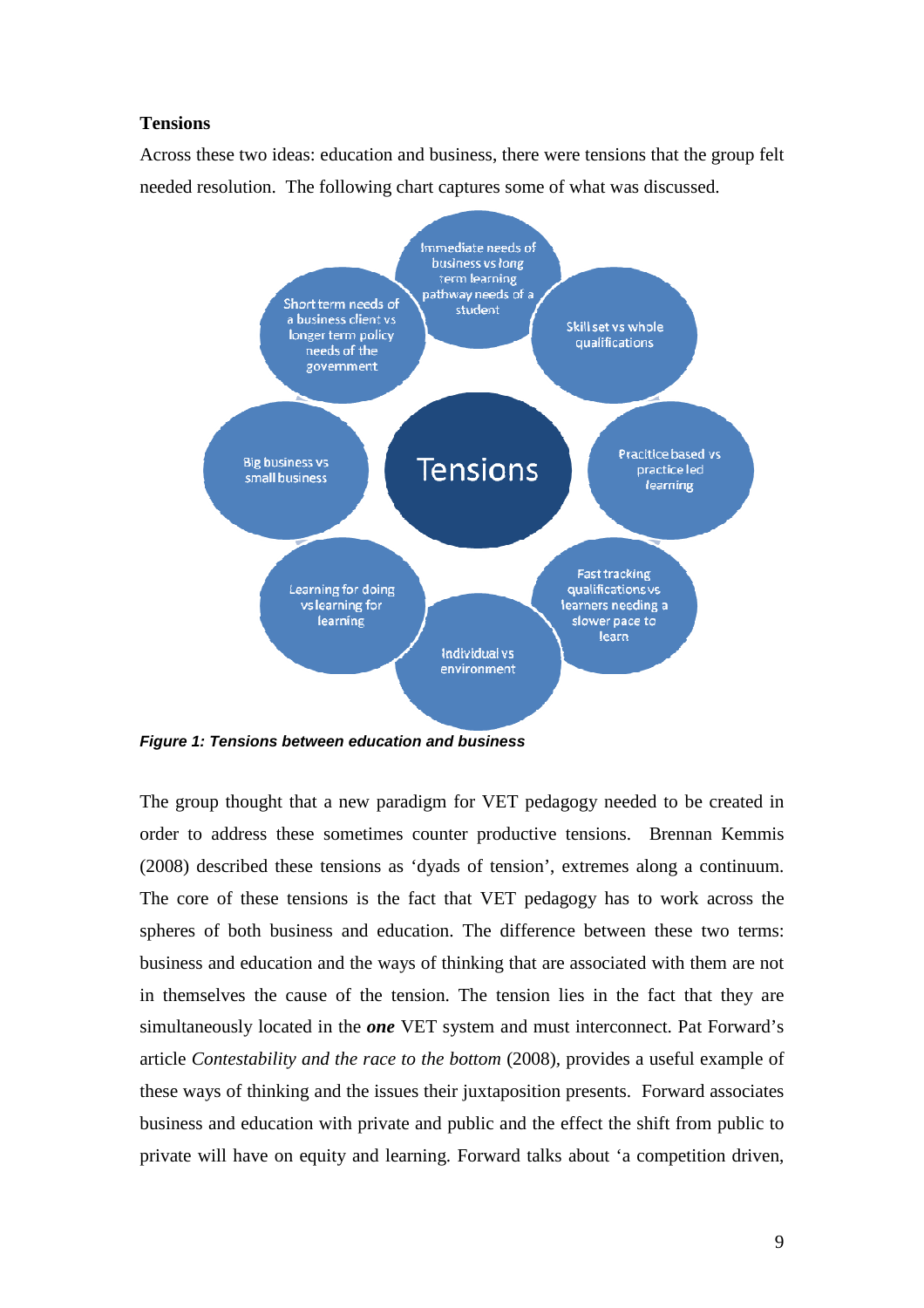marketised, business-led VET system…[that] will produce social disadvantage, the exclusion of whole sections of society from educational participation and consign young workers to a narrow and instrumental training and working life.'(Forward, 2008). Although Forward's points relate specifically to the contestability debate they are also pertinent to the broader tensions between education and business, questions around who education is for and what it should look like.

These questions about who and what were also at the centre of many of the other tensions raised by the ALARA participants. If learning is practise led, where is the learning about why going to happen? If learning is fast tracked where is the time for the reflective processes required for a depth of knowledge? There was a concern that students would be missing out. Points were made about the value of teaching beyond just ticking the box; that students could be empowered by a study of the underpinning knowledge of their vocational domain. Work done by Bernstein speaks about the power and control that can be elicited by what is taught and how it is taught. His work on classification and framing describes how 'power and control are transmitted as a result of the way that content is classified and the way that interactions are framed' (Robertson 2003).

There were questions about the learning pathway of the student and about the student having the opportunity to learn not just for doing but for learning. The learner was perceived holistically and the role of the teacher was to consider a learner's overall development as an individual and as part of a larger social structure not just as a learner attending a class to achieve a competency. This emphasis on the pathway for the learner, doing more than the bare minimum and valuing their teaching beyond the classroom is also found in the writing of Kemmis and Smith.

Educational praxis is purposive action – right educational conduct – which is guided by a moral purpose greater than the purpose of producing (just any) learning….*praxis* has the greater moral purpose of also bringing about the selfdevelopment of each individual learner in her or his interests and for the good of humankind. (Kemmis & Smith 2007)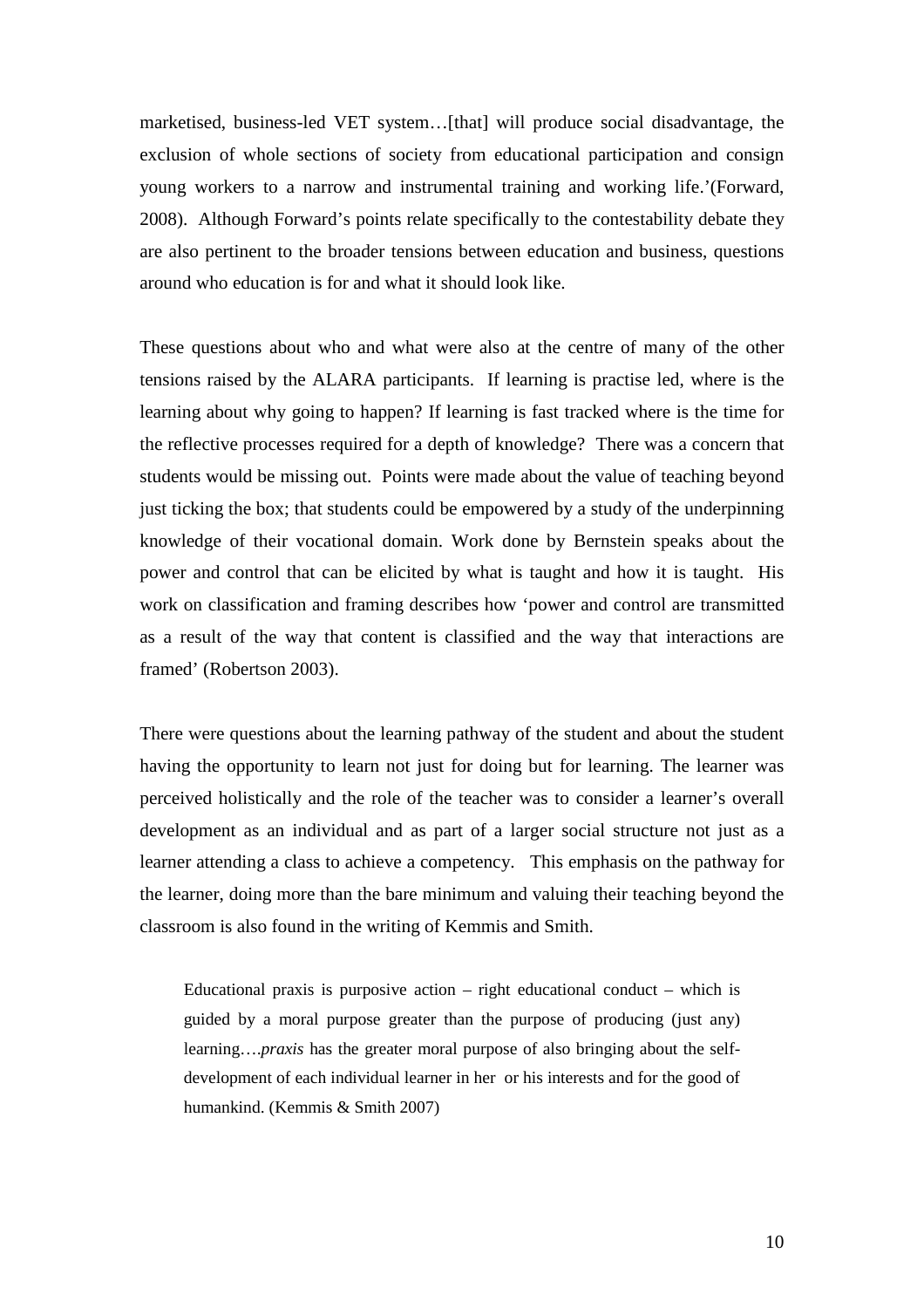The ALARA participants identified that business needed a productivity based VET system, one based on fast tracking, skill sets and immediacy. This emphasis on the business imperative of productivity is also part of the justification of this research project. That Australian society needs a more highly skilled workforce, as reported in the "New Directions Paper" and "Skilling Australia" (November 2007) is a reality. VET can provide a viable pathway to that highly skilled business workforce. But how that pathway is laid is what is important here. The participants at the ALARA conference grappled with this same question: how does VET pedagogy marry the short term, fast tracked, skill set needs of business to the individual learning needs of students? A study at this time exploring VET pedagogy, teasing out its essence, making it explicit, is vital.

## **Summary of Key Message Research**

Some initial *principles* of pedagogy have been identified from the detailed study of several NCVER research reports. In distilling these principles it was very clear that they form part of a web of 'interactive complexity'. We realise the principles they do not exist in isolation and that the key pedagogical themes suggest that effective VET pedagogy requires involvement from VET practitioners, industry and government.

According to the NCVER research reports examined so far the VET practitioner should endeavour to

- Promote cultural understanding and respect
- Work collaboratively
- Cater for the differing needs of learners
- Apply constructivist principles
- Value all modes of learning
- Incorporate a high level of digital literacy in their teaching
- Engage in relevant professional development
- Embed the teaching of literacy and numeracy in all content areas

#### Industry and Business should

- Recognise and value the learners contribution to community
- Be responsible for effective workplace learning and assessment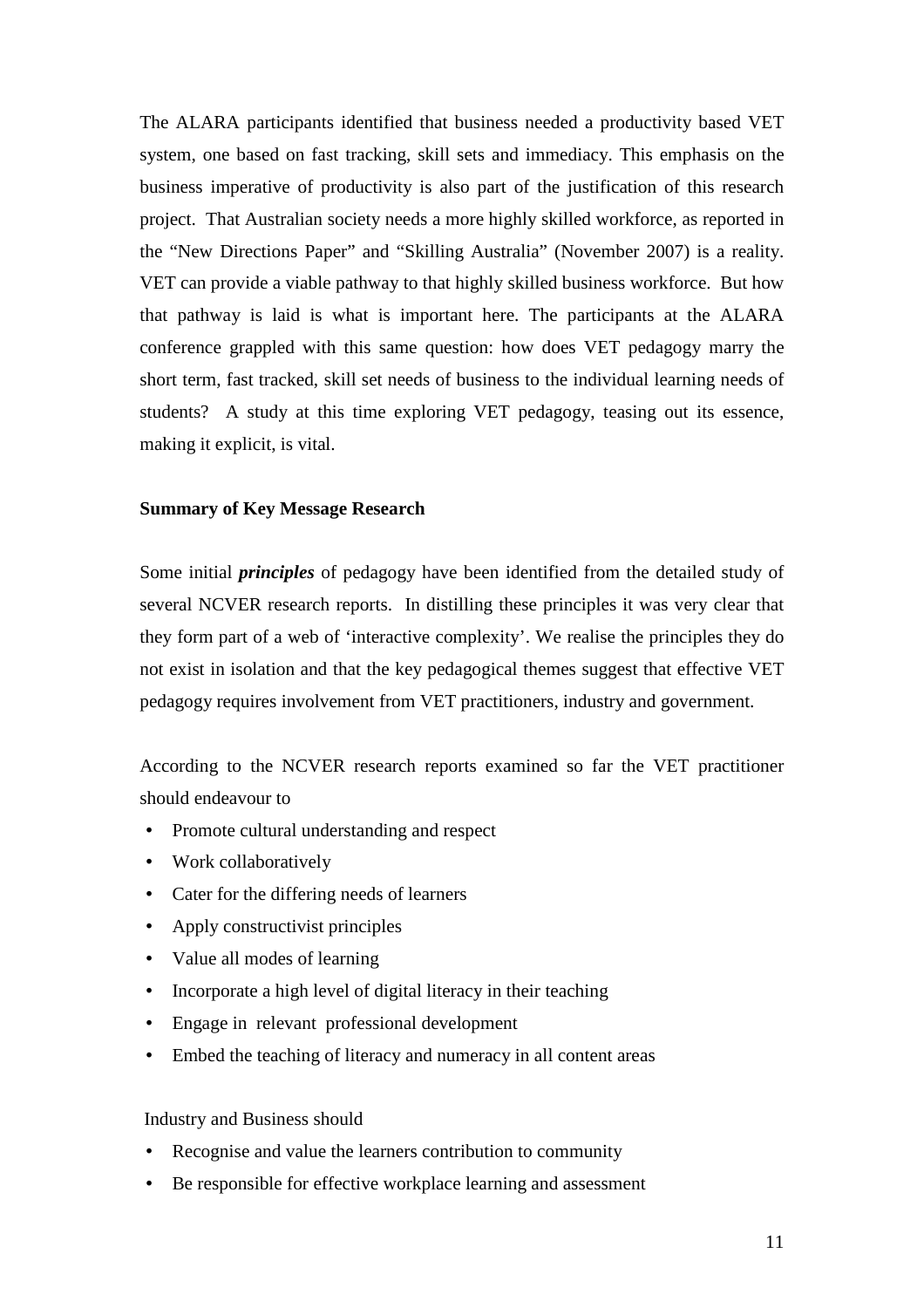- Ensure that educational effort is refocused on the learner
- Be aware of capacity building and take assertive action to address skill
- shortages.
- Provide a mentor

Sound VET pedagogy requires the Government to

- Plan for the future of VET
- Recognise VETs contribution to community
- Ensure the VET workforce are highly skilled and qualified
- Promote cultural respect
- Allow the customisation of training packages
- Ensure that policies on assessment are flexible, valid and equitable

Effective pedagogy that focuses on student learning and the development of the active and participating citizen requires a tripartite set of practices and commitments from teachers, business and industry, and government. Pedagogy is therefore not the province of teachers alone. The practice architectures that define the dimensions of the VET system and consequently the work of teachers, are explicitly related to and responsible for the effectiveness of teaching and learning.

## **Next phase of research**

The next phase of the research will involve an examination of the parallels between the ALARA discussions and the NCVER reports. Consultation with the authors of the NCVER research reports will then be undertaken to cross check and validate the research findings.

The application of the theoretical framework will determine how effective VET pedagogy is, as measured against the Pedagogical Effectiveness Indicators.

The qualitative interviews and focus groups with various stakeholders will provide the research team with valuable information regarding what constitutes effective VET pedagogy, which will seek to determine the next steps in the development of an effective VET pedagogy.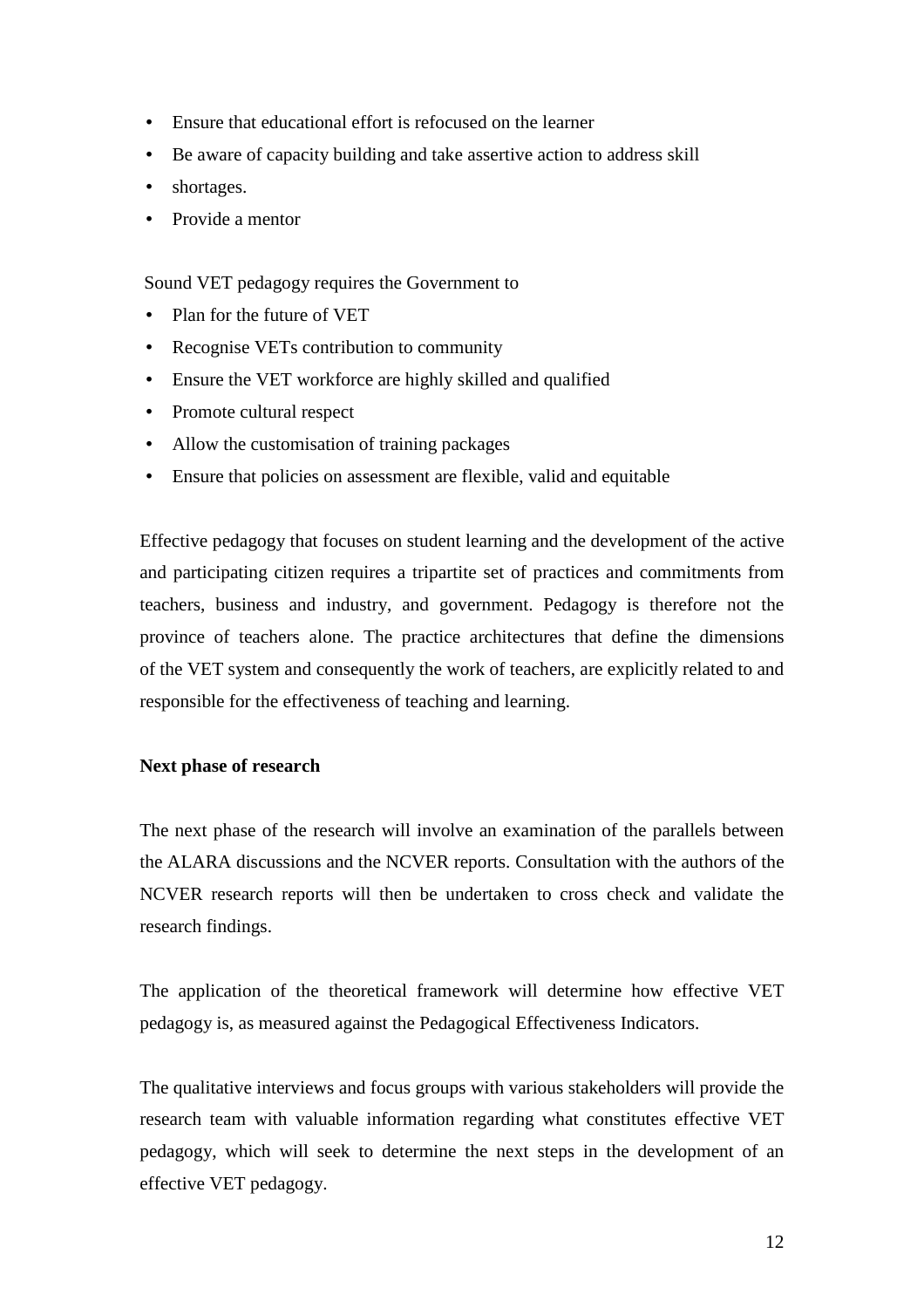The project will have achieved one of its outcomes if it forecasts the implications of the emerging VET pedagogy for policy makers, governments and industry given the changes in policy directions and the new funding initiatives. The challenge therefore is to create the conditions under which learning can occur by acknowledging that the high quality outcomes in VET are the mutual responsibility of all participants.

### **References**

Bernstein, B. (1996). *Pedagogy Symbolic Control and Identity.* London, Taylor and Francis.

Brennan, R.E, McFadden, M and Law, E, (2001) All that glitters is not gold: Online Delivery of Education and Training, Adelaide NCVER

Forward, P (2008) *Contestability and the race to the bottom.* In The Australian TAFE Teacher, Spring 2008 pp 6-7

Lingard, B., D. Hayes, et al. (2003). "*Teachers and productive pedagogies: contextualising, conceptualising, utilising.*" In Pedagogy, Culture & Society **11**(3): 399 - 424.

Johnson, B. and Christensen, L. (2008) *Educational Research: Quantitative,* qualitative and Mixed Approaches,  $(3<sup>rd</sup>$  ed.) CA: Sage Publications

Kemmis, S. and Grootenboer, P. (2008) 'Situating Praxis in practice: Practice architectures and the cultural, social and material conditions for practice'. (Chapter 3 (pp.37-62) in Kemmis, S. & Smith, T.J (Eds.) Enabling Praxis: Challenges for education. Rotterdam: Sense Publishers

Kemmis, S. & Smith, T.J (eds.) (2008) *Enabling Praxis: Challenges for education.*  Rotterdam: Sense Publishers.

Knight, K. (1998). *The Macintyre Reader.* Notre Dame, Indianna: University of Notre Dame Press.

Macintyre, A. (1984) *After Virtue.* (2<sup>nd</sup> ed.), London: Duckworth.

Maxwell, J. (2002). Understanding and validity in qualitative research. In M. Huberman & M. Miles, *The qualitative researcher's companion.* Thousand Oaks: Sage, 37 -64.